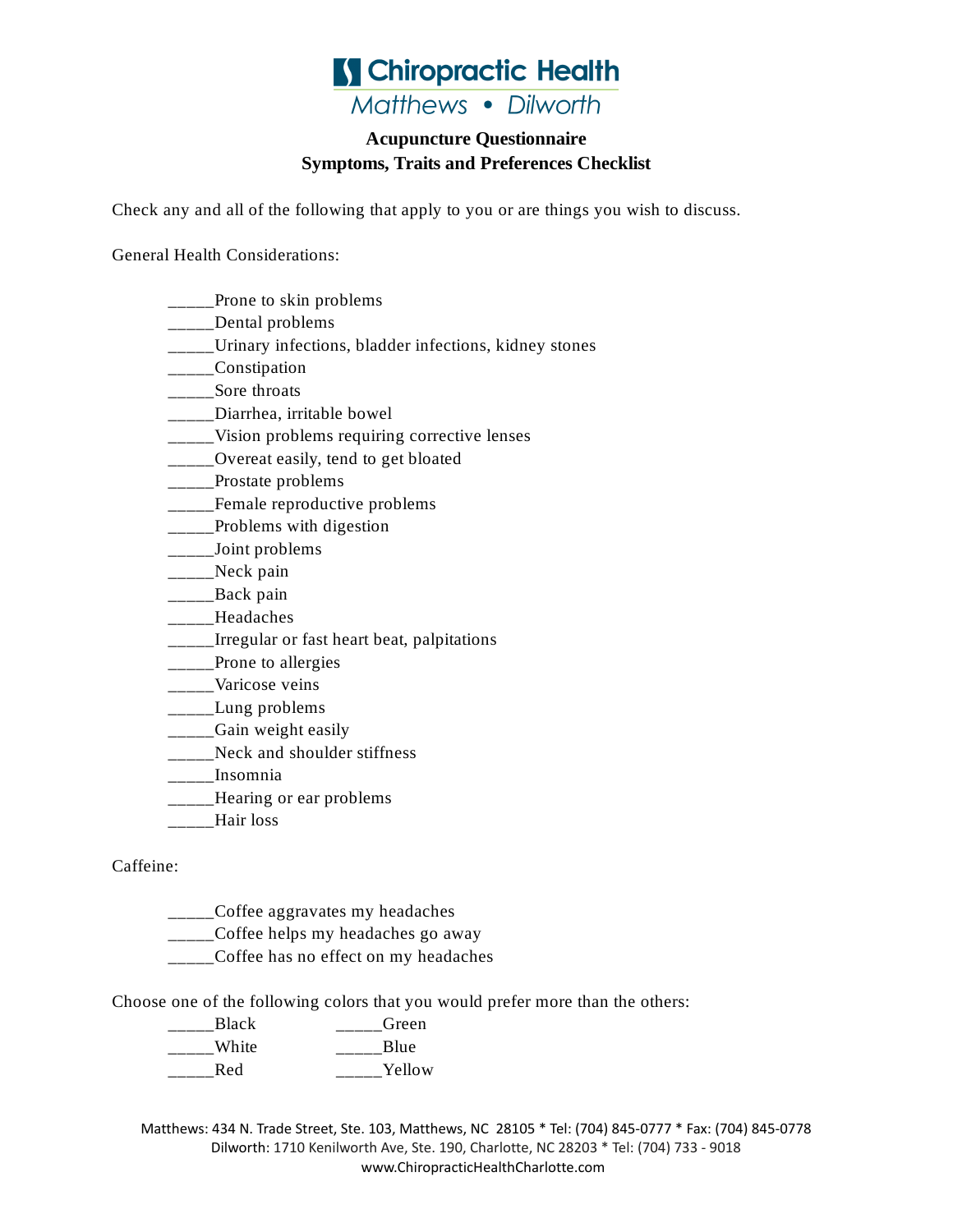

Choose one of the following seasons that you would prefer more than the others:

\_\_\_\_\_Summer \_\_\_\_\_Early Fall \_\_\_\_\_Winter \_\_\_\_\_Spring \_\_\_\_\_Late Fall

Choose one of the following flavors that you would prefer more than the others:

\_\_\_\_\_Sweet (desserts) \_\_\_\_\_\_\_Hot, spicy (like mexican food, chili peppers) \_\_\_\_\_Sour (like lemon) \_\_\_\_\_Salty (snack chips, soups) Bitter (like dark chocolate)

Choose one of the following times of the day that appeal most to you:

| <b>Sunrise</b> | Sunset |
|----------------|--------|
| Noon.          | Night  |
| Afternoon      |        |

Temperature, climate:

\_\_\_\_\_I get cold easily \_\_\_\_\_\_\_\_I get hot easily, prefer cool surroundings \_\_\_\_\_Dryness bothers me \_\_\_\_\_\_Damp bothers me \_\_\_\_\_Windy weather bothers me

Check as many of the following that you would use to describe yourself:

| Outgoing, sociable, like to be at parties                       | I enjoy music             |
|-----------------------------------------------------------------|---------------------------|
| Prefer the be in quiet circumstances or alone                   | Talkative                 |
| I would rather be in charge of things                           | Suspicious                |
| I have a hard time getting motivated, even for important things | Easily angered            |
| I do not like noise and commotion                               | I like to eat             |
| My children are the most important to me                        | I am self-confident       |
| I do not like to miss a day of work                             | I show my anger easily    |
| I can think through problems quickly                            | I am compulsively honest  |
| I am good at persuading people to my point of view              | I am competitive          |
| Anger builds slowly, but can be explosive                       | I get impatient easily    |
| I enjoy gourmet foods and wines                                 | I hide my anger inside    |
| Attention to detail, organized                                  | I lack confidence         |
| I am easily happy and cheerful most of the time                 | I am prone to depression  |
| Natural inclination for sports, athletic activities             | Calm, not easily bothered |
| Difficult to make decision, think too much before choosing      |                           |
| I get anxious and worried easily                                | I like to be around music |
| Name:                                                           | Date                      |

Completed\_\_\_\_\_

Matthews: 434 N. Trade Street, Ste. 103, Matthews, NC 28105 \* Tel: (704) 845-0777 \* Fax: (704) 845-0778 Dilworth: 1710 Kenilworth Ave, Ste. 190, Charlotte, NC 28203 \* Tel: (704) 733 - 9018 www.ChiropracticHealthCharlotte.com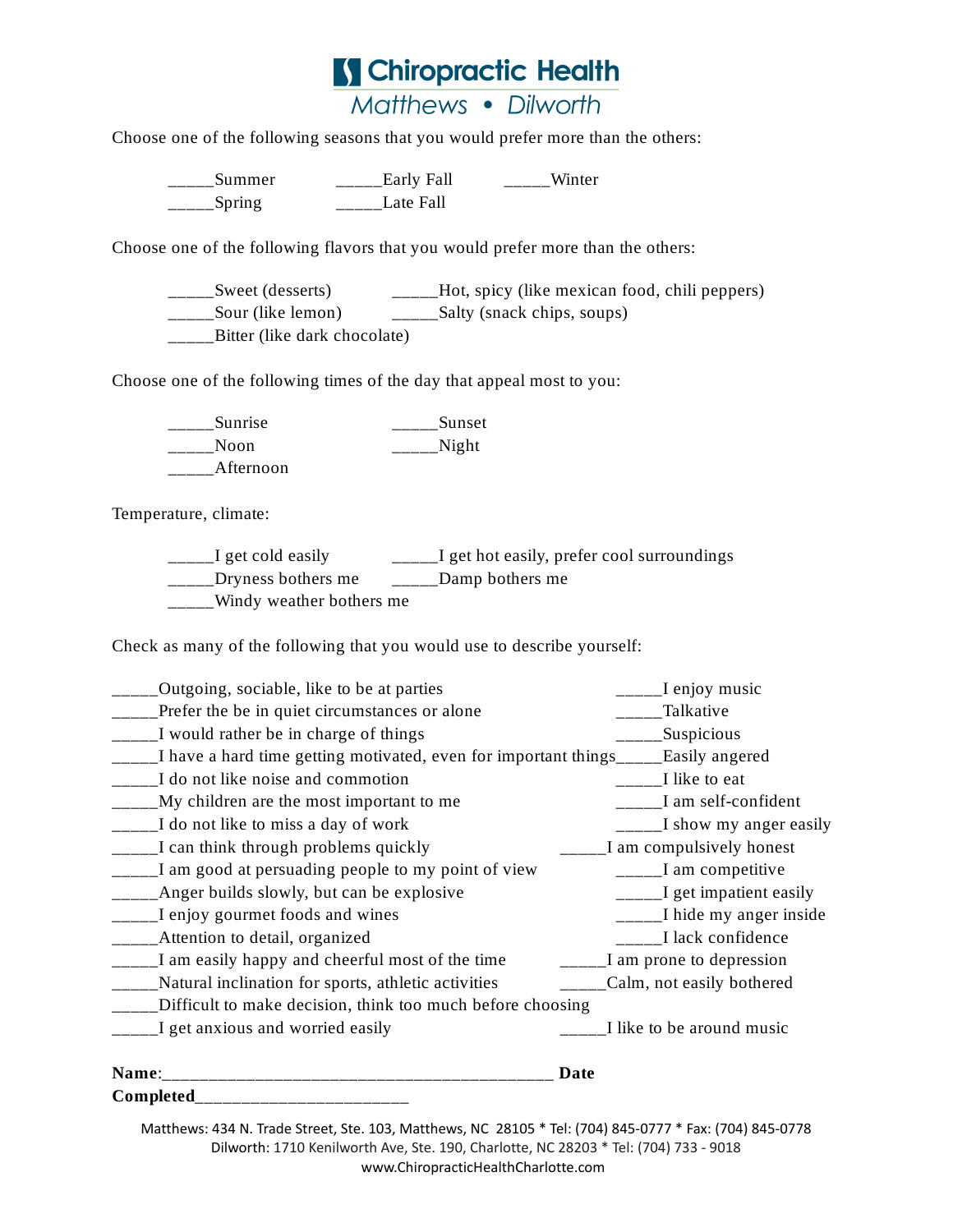

### **24 Hour Appointment Cancellation Policy for Groupon Acupuncture**

Chiropractic Health of Matthews and Dilworth has a 24 hour cancellation and rescheduling policy:

If you miss, cancel, or change your appointment with less than 24 hour notice, your appointment would be considered lost towards your purchased acupuncture visits.

This policy is in place out of respect for our staff and our clients. Cancellations with less than 24 hour notice are difficult to fill. By giving last minute notice or no notice at all, you prevent someone else from being able to schedule into that time slot.

By signing below, you acknowledge that you have read and understand the cancellation policy for Chiropractic Health of Matthews as described above.

| X            |  |  |
|--------------|--|--|
| X            |  |  |
| Printed Name |  |  |

Signature

 $X_{--}$ Date

Thank you for your understanding and cooperation.